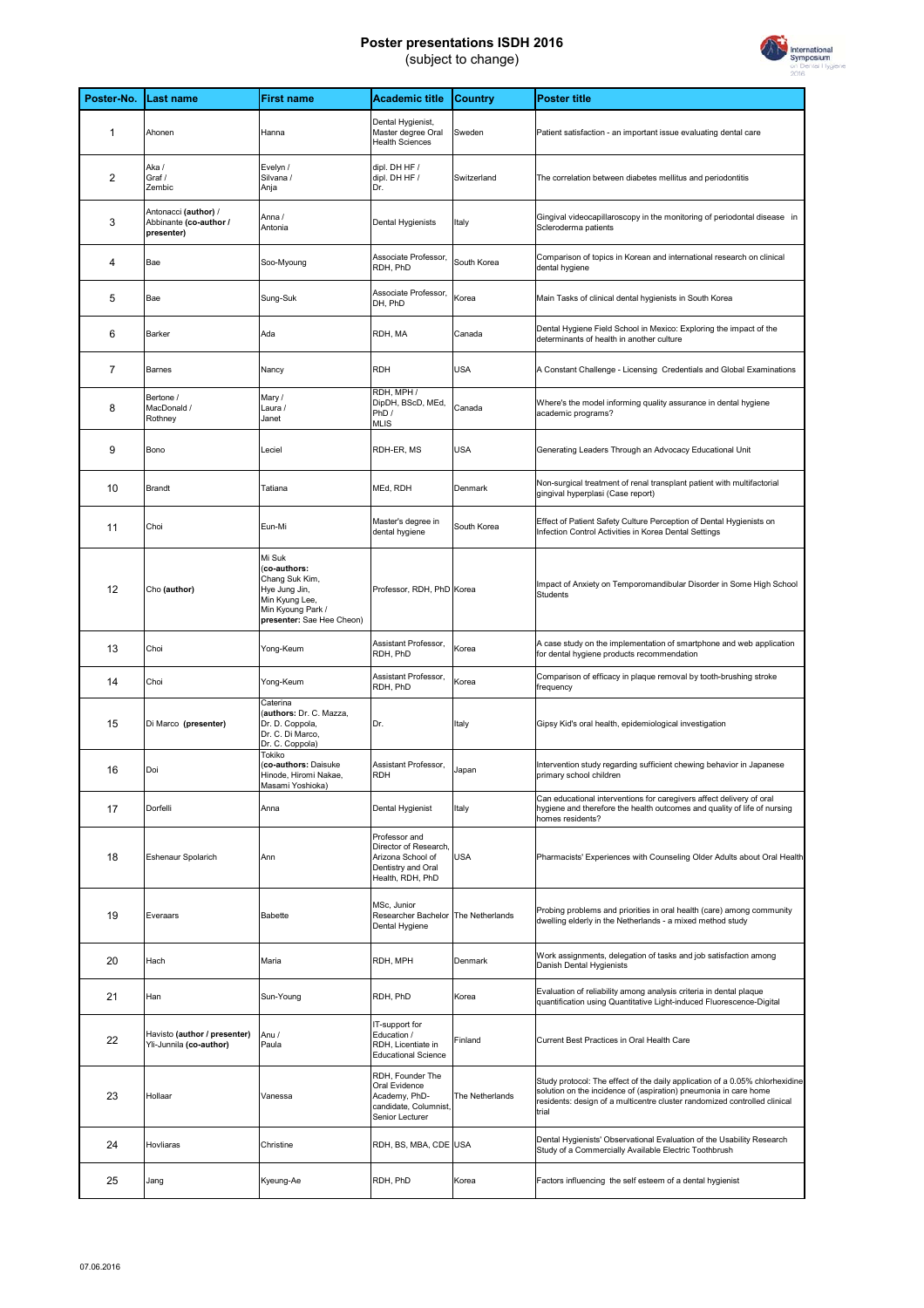## **Poster presentations ISDH 2016** (subject to change)



| Poster-No. | <b>Last name</b>                                                | <b>First name</b>             | <b>Academic title</b>                                                                      | Country         | <b>Poster title</b>                                                                                                                                |
|------------|-----------------------------------------------------------------|-------------------------------|--------------------------------------------------------------------------------------------|-----------------|----------------------------------------------------------------------------------------------------------------------------------------------------|
| 26         | Jang /<br>Kim /<br>Kwon                                         | Sun-Ok /<br>Jin /<br>Hong-Min | Assistant Professor,<br>PhD / Assistant<br>Professor, PhD /<br>Associate Professor,<br>PhD | South Korea     | Evaluation of cytotoxicity of child toothpaste                                                                                                     |
| 27         | Jang                                                            | Young-Eun                     | RDH, BSDH                                                                                  | South Korea     | Regional distribution and difference of scaling rates over a 7-year period<br>in Korea: Using the Community Health Survey data                     |
| 28         | Jerković-Ćosić                                                  | Katarina                      | Dr., PhD                                                                                   | The Netherlands | Task substitution and direct access in oral health care; lessons learnt from<br>the Netherlands                                                    |
| 29         | Jung                                                            | Young-Ran                     | Professor, PhD                                                                             | Korea           | Industry-University Cooperative Case in the Area of Oral Health<br>Education                                                                       |
| 30         | Jung (presenter) /<br>Choi                                      | Young-Ran /<br>Myung-Joo      | Professor, PhD                                                                             | Korea           | Development and Application of Interdental Brush Education Program                                                                                 |
| 31         | Kaneko                                                          | Nobuko                        | RDH, Care of<br>dysphagia Oral care                                                        | Japan           | Severity Classification of People with Dysphagic in the Nursing Home                                                                               |
| 32         | Kang /<br>Seong                                                 | Hyun-Kyung /<br>Mi-Gyung      | RDH, PhD                                                                                   | Korea           | The effects of volunteering activities of students majoring in dental<br>hygiene on self-esteem, self-efficacy and resilience                      |
| 33         | Kang /<br>Choi                                                  | Hyun-Kyung /<br>Ye-Jin        | RDH, PhD                                                                                   | Korea           | Dental hygienists' knowledge, awareness and practice related to<br>protection of personal patient information                                      |
| 34         | Kang                                                            | Min-Kyung                     | Assistant Professor,<br>RDH, PhD                                                           | Korea           | Free dental Clinic Utilization and Satisfaction of Migrant Workers in South<br>Korea                                                               |
| 35         | Kibayashi                                                       | Miyuki                        | Associate Professor,<br>RDH, PhD                                                           | Japan           | The Relationship of Masticatory Ability between Vegetables and Cooking<br>Methods                                                                  |
| 36         | Kim                                                             | Chang-Hee                     | Associate Professor,<br>RDH, PhD                                                           | South Korea     | Comparison of topics in Korean and international research on educational<br>dental hygiene                                                         |
| 37         | Kim                                                             | Il-Shin                       | RDH, PhD                                                                                   | Korea           | Proteasome inhibitors enhance the BMP-2 induced osteoblastic<br>differentiation of periodontal ligament cells                                      |
| 38         | Kim                                                             | Min-Jeong                     | RDH, PhD, Masters<br>degree in Health<br>Science                                           | Korea           | Incidence of tooth extraction during supportive periodontal treatment upto<br>20 years                                                             |
| 39         | Kim                                                             | Nam-Hee                       | Associate Professor,<br>RDH, MPH, PhD                                                      | South Korea     | Comparison of topics in Korean and international research on community<br>dental hygiene                                                           |
| 40         | Kim (presenter) /<br>Lee                                        | Young-Sun /<br>Jung-Hwa       | Professor, PhD                                                                             | Korea           | Dental utilizations in Korea Health Panel Survey, 2008-2012                                                                                        |
| 41         | Kinney                                                          | Janet                         | RDH, MS                                                                                    | <b>USA</b>      | Microbiological and Oral Fluid Biomarkers: Effects of Triclosan in<br><b>Experimental Gingivitis</b>                                               |
| 42         | Knevel                                                          | Ron                           | RDH, MEd, B.<br>Health, PhD-<br>candidate                                                  | Australia       | Enhancing Personal Care Assistants' own oral health can influence their<br>attitudes and practices towards oral care for residents - a pilot study |
| 43         | Kortleve                                                        | Kirsten                       | MSc                                                                                        | The Netherlands | Visualizing and specifying determinants of oral health of 12-18 years old<br>youth on Curacao: A qualitative research                              |
| 44         | Kubota                                                          | Ayako                         | RDH, Master of Oral<br>Health                                                              | Japan           | Oral health status and behavior of Japanese university students                                                                                    |
| 45         | <b>Authors for GREHD:</b><br>Lavoie /<br>Dubreuil /<br>Bourassa | France /<br>Nadia /<br>Louise | DH, Bac, MEd., DIU<br>HD, Cert. EFPT /<br>HD, MA                                           | Canada          | Beverages and Mouthwashes: Potential Effects on Erosion and<br>Hypersensivity                                                                      |
| 46         | <b>Authors for Coop HD</b><br>Quebec:<br>Lavoie /<br>Dorvil     | France /<br>Adina             | DH, Bac, MEd., DIU                                                                         | Canada          | Pilot Project: The Cooperative of solidarity in dental hygiene from Quebec<br>at the service of seniors                                            |
| 47         | Lee (presenter) /<br>Kim                                        | Jung-Hwa/<br>Young-Sun        | Professor, PhD                                                                             | Korea           | A Report on the Korea Health Panel Survey (2008-2012): Dental<br>utilizations expenditures                                                         |
| 48         | Lee                                                             | Mira                          | Assistant Professor,<br>RDH, PhD                                                           | Korea           | Smoking and drinking related to Periodontitis among a Korean nationally<br>representative sample of adults                                         |
| 49         | Lee                                                             | Sun-Mi                        | Associate Professor,<br>RDH, PhD                                                           | South Korea     | Comparison of topics in Korean and international research on basic<br>dental hygiene                                                               |
| 50         | Lindmark                                                        | Ulrika                        | PhD, Oral health<br>Sciences, RDH,<br>Senior Lecturer                                      | Sweden          | The Dental Team and Health - a salutogenic perspective                                                                                             |
| 51         | Lissoni                                                         | Alessandra                    | RDH, BSDH                                                                                  | Italy           | Oral hygiene habits, oral symptoms and risk factors in a cohort of patients<br>of 50 years and over: an epidemiological study                      |
| 52         | Mann /<br>Seabury                                               | Nancy /<br>Holli              | Clinical Professor,<br>RDH, MSEd /<br>MA, EdD                                              | <b>USA</b>      | Using mHealth to improve the oral health of rural Head Start Children                                                                              |
| 53         | McConaughy                                                      | Frances                       | RDH, MS                                                                                    | <b>USA</b>      | Mentoring Undergraduate Dental Hygiene Students: The Effect of<br>Magnification & Light on Oral Hygiene                                            |